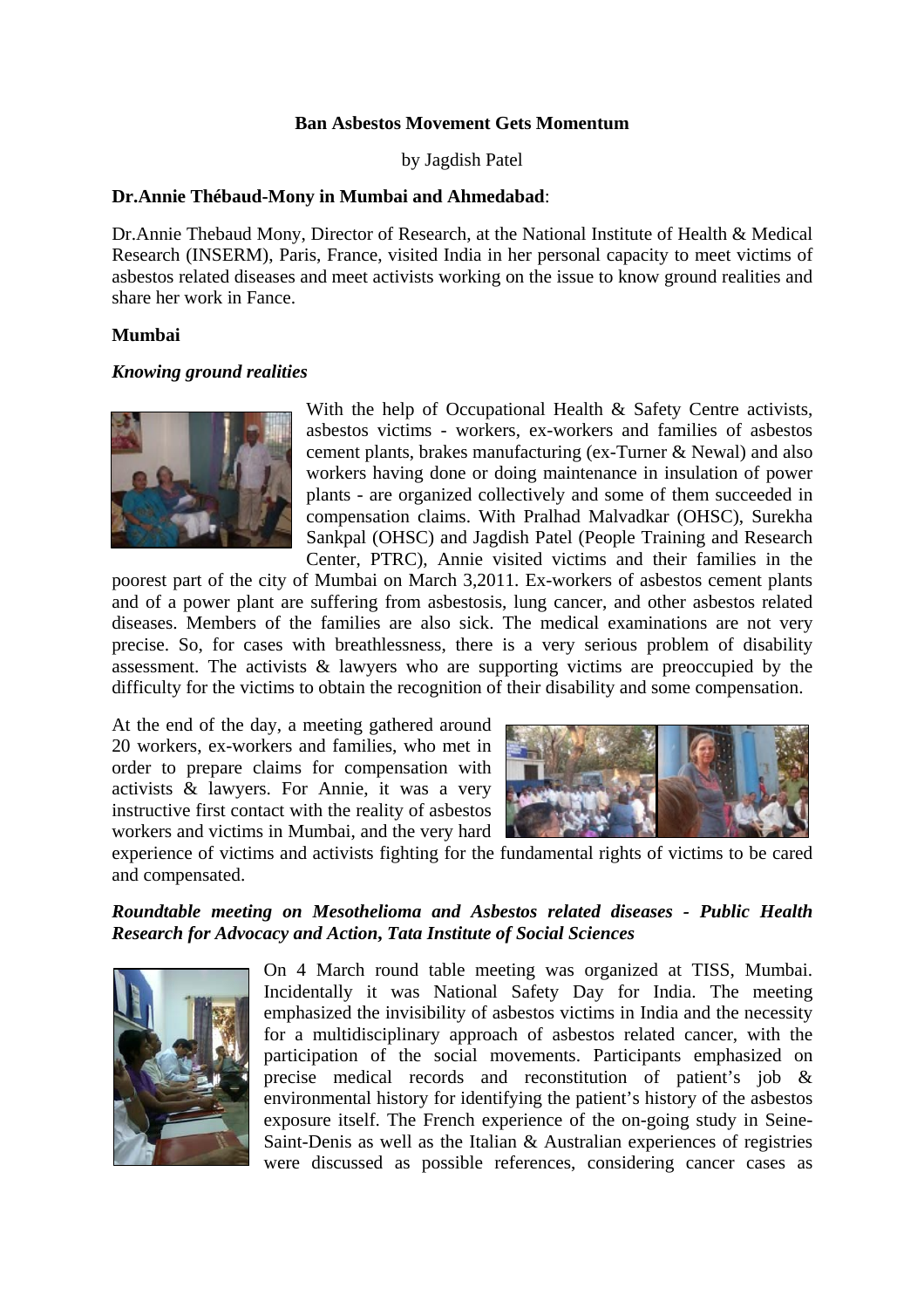'sentinel - event'. It was said that any local situation has its specificities. A working group could begin to work on a first project concerning Mesothelioma.

The participation of lawyers contributed to open the discussion on compensation strategies in front of the courts.

## **Ahmedabad**

Dr Annie Thébaud-Mony reached Ahmedabad by train on March 5th from Mumbai.

# *Meeting Dr Shilin N. Shukla, Director of the Gujarat Cancer & Research Institute, Ahmedabad*

She met Dr. Pankaj Shah and Dr Shukla with Dr. Jagdish Parikh (PTRC) and Raghunath Manvar (OHSA) on 5 March. Dr Shukla asked for such a meeting, because - he said - he is concerned by the fact that, since around 10 years, there is a mean of 10 or 15 mesothelioma per year in his medical service. There has been no specific research on the patient's history of exposure, but he has the impression that these cases could be basically due to environmental exposure. He asked for cooperation in order to begin some research on the problem of Mesothelioma.

## *Meeting asbestos victims in Ahmedabad*

In the afternoon, Annie went to one of the asbestos contaminated areas of the city. The visit began around an asbestos cement plant, which is surrounded by poor housing and hundreds of families who live under asbestos cement roofs. She visited a family, of whom the father worked during 30 years in the asbestos cement plant, manufacturing asbestos cement sheets. He is suffering from a very severe asbestosis. Retired, but because he has not enough money for the



financial support of his family, he has to continue working in contaminated workplaces in the same factory for a lower salary. His home (2 small rooms) is covered with asbestos cement sheets. He came with the visitors and joined the group of victims (workers and families), employees or ex-employees of the asbestos cement plant, Digvijay Cement Co, and of the Torrent Power Plant, for a meeting organized by the Occupational Health & Safety Association (OHSA) of Ahmedabad, at Gandhi Ashram.

The main objective of the association is *'to protect and generate awareness among industrial workers, including contractual workers regarding Health, Safety and Environmental working conditions prevailing in their respective industries'*. The association provides *'legal support to those workers, who have become the victims of occupational diseases'*. During the meeting, each of the worker and the widow of a deceased worker gave his/her testimony. The majority are contracted (non permanent) workers. They showed prescriptions for drugs, indicating that par of their revenue is used for buying them. One of the ex-worker of Torrent power plant pointed out, not without irony, that part of the drugs are produced by Torrent Pharmaceuticals, Annie has been impressed by their dignity and hope to be recognized in their legitimate struggle for compensation.

*Lecture before Medical Professionals*:



On March 5, Saturday, late evening, Annie spoke to the group of Medical professionals at a meeting organzied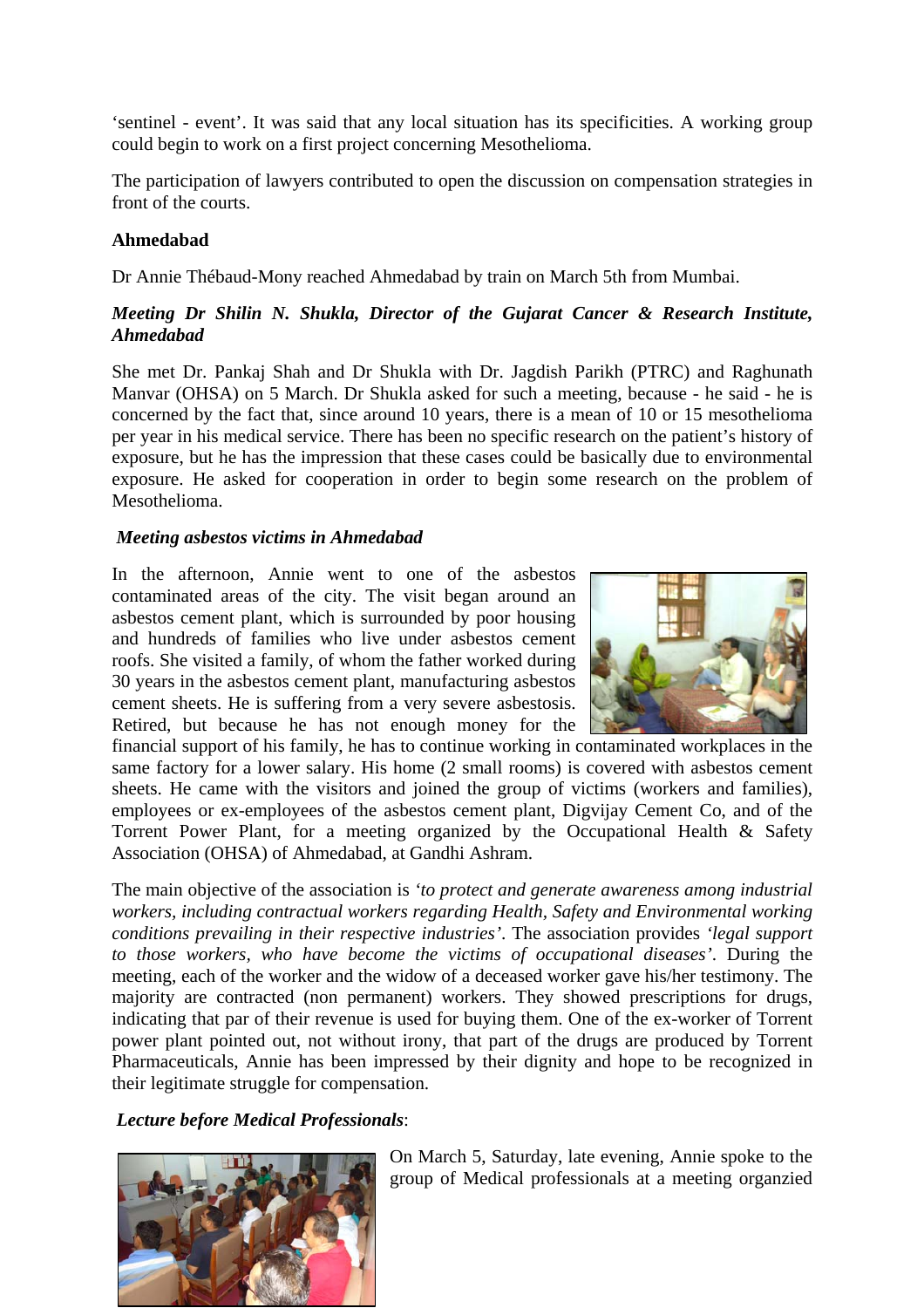by PTRC in collaboration with Health Forum and IIPH, at Indian Institute of Public Health

(IIPH).This meeting was attended by more than 28 participants from Gujarat Cancer Reaearch Istitute (GCRI), Indian Inst.of Public Health (IIPH), Sal Medical College (Ahemadabad), P.S.Medical College (Karamsad) and some private practitioners. Jagdish Patel welcomed all and invited participants to self introduce themselves. He then presented short talk on use of Asbestos products and ARDs reported in India.



Annie then shared her experiences and presented results of the study they carried out in 3 hospitlas in France. The interdisciplinary team of experts drawn from faculties like Social Science, toxicology, occupational medicine, industrial hygiene, carried out detail interviews of the cancer patients to record their work history and find out if they were exposed to any carcinogens and if so, duration and concentration of the exposure. Amongst the 1014 patients included in the study, 84% were exposed to carcinogens (the most part of them exposed to more than one only substance). Relating their work history with their illness led them to conclude if the cancer was eligible for occupational cancer compensation. If it was, certificate to that effect was issued and patient was referred to the concerned department for compensation. They collected work history of 1014 cancer patients and issued certificate to 462 patients. Based on the certificate 219 patients succeeded in claiming compensation. She narrated the difficulties they came across and the recommendation they offered to the Government for changes. Lecture was followed by interesting discussion, comments and questions. She was amazed by questions on asbestos substitutes, which are known and used in Europe since more than 20 years. She understood that the question of the ban can seem in some part difficult to argue in such a context. They know the danger of asbestos, but asbestos is everywhere, and they feel that it is a mountain to move away the reality of this huge asbestos contamination.

Dr.Tapasvi Puwar (Health Forum) offered vote of thanks.

# *Lecture before civil society representatives:*



Next day, on March 6,Sunday PTRC organzied her lecture for civil society at Hotel Toran, Ahmedbad in morning session. 55 participants attended the program which included medical professionals, trade unions activists, lawyers, workers, students, media representatives and representatives of voluntary organziations. Jagdish Patel welcomed all saying how the issue of occupational healh in general and of asbestos in particular is ignored. Clip developed by ABAN on asbestos hazards was then screened. He then gave his presentation in Gujarati. His presentation included information on properties of asbestos, history of asbestos, its uses, its hazards, its incidence in India, policies and data on its import in India. He then invited Annie to deliver her

presentation. Annie, in her presentation talked on how international movement to ban asbestos was built including how IBAS and ABAN were formed. She presented the struggle of European asbestos victim's groups for justice and a total ban, which is effective since 2005, in the whole European Union. She informed the audience on asbestos related deaths in France and asbestos consumption in European and Asian countries. The next issues for the